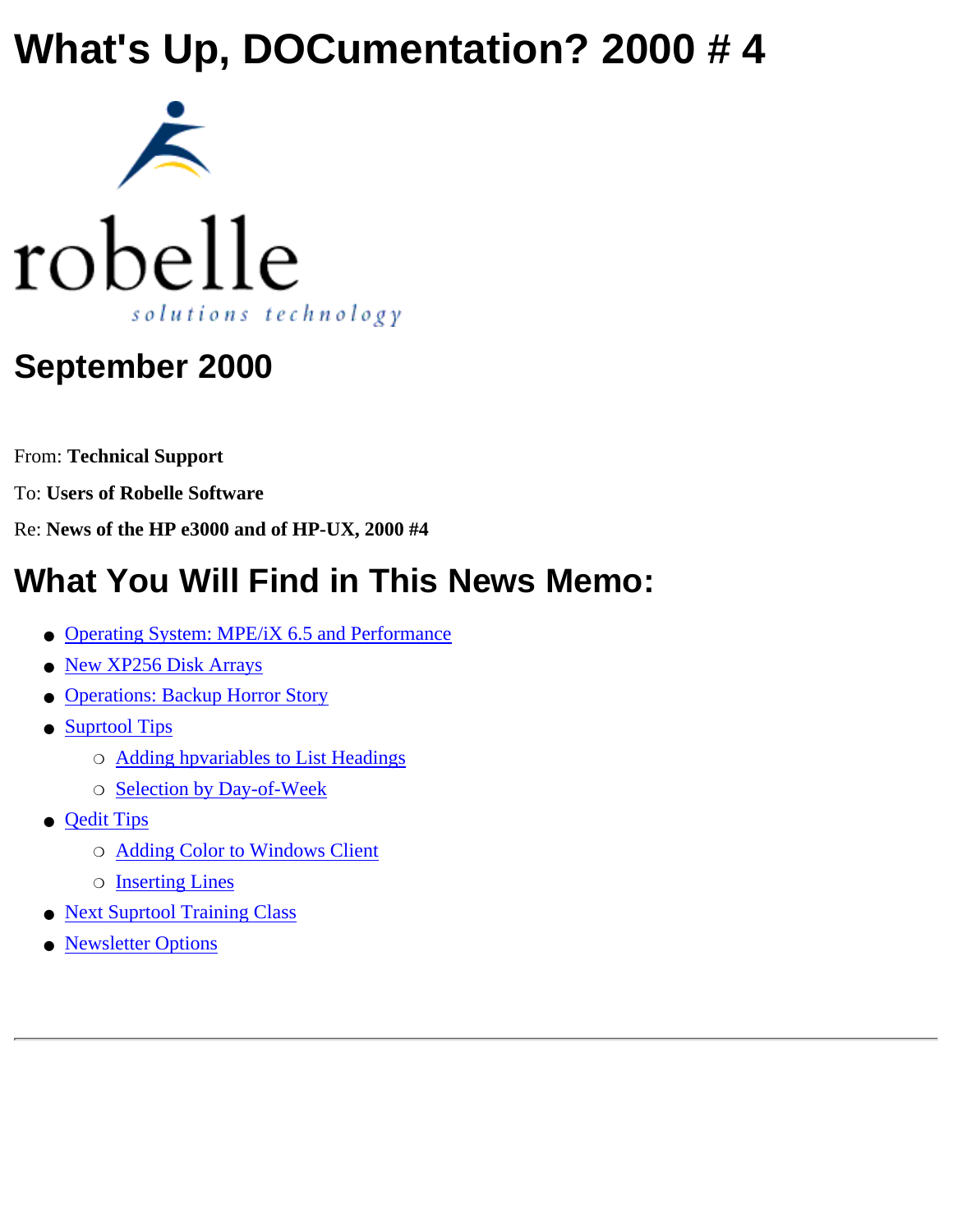### <span id="page-1-0"></span>**MPE/iX 6.5 Power Patch 1 Performance Problems**

Recently a customer called to report that Suprtool extracts were considerably slower since moving to MPE/iX 6.5. This was contrary to our experience at HP when we worked on Suprtool support for large files on MPE/iX 6.5.

Dave Lo suggested that the customer turn prefetch off and do some comparative timings, because we have seen memory pressure increase when moving from one O/S version to another if the system was already memory-bound.

We didn't expect performance to improve, given that the system had 3.75 GB of memory. Surprisingly, performance did improve with prefetch turned off in Suprtool. To investigate, I began testing on our MPE/iX 6.5 system to see if I could duplicate the results. Surprisingly, in my first attempt I recreated this anomaly on our system and generated results that were contrary to the performance indicator I had when we did the work to make Suprtool support large files.

Obviously, we needed to investigate this further. As it happened, I was scheduled to go to HP CSY to do some other testing, so I made an appointment with my good friend, and programmer extraordinaire, Craig Fairchild to show him what I was seeing and try to discuss some plausible reasons for this.

Craig and I set up an MPE/iX 6.5 test machine, I restored my test environment and we began to run some comparative tests. To make a long story short, we could not reproduce the problem. At this point we decided to apply some patches to see if we could duplicate the results.

After acquiring and applying the patches we did see the anomaly, but it was not as dramatic as I had seen in my lab. I set up some comparative tests for Craig and he worked very hard to identify the point at which this anomaly showed up. What he found was that sorting, with either Suprtool or Sort.Pub.Sys, was slower on MPE/iX 6.5, starting with patch MPELX66. Things were slower in Suprtool no matter what the setting of prefetch. It just so happened that a higher level of prefetch made the problem worse.

At this point, however, PP1 (which contains the MPELX66 patch) was already released. Craig organized a team within HP to fix this problem and they are working on a patch ID of MPELXB0, which will be available any day now.

Because of how the patches work, this problem will occur if you have Power Patch 1 or any of the following patches in Hpswinfo.Pub.Sys:

- MPELX66
- $\bullet$  MPELX70
- $\bullet$  MPELX75

So if you are on MPE/iX 6.5 and have installed either Power Patch 1 or any of the three patches above, we recommend that you install patch MPELXB0 when it is released. Until then, you can temporarily add the following line to your Suprmgr.Pub.Sys file:

```
set prefetch 0 {zero}
```
I would like to mention that many people at HP helped investigate this performance problem. People such as Kevin Cooper, Steve Macsisak, Bill Cadier and, of course, Craig Fairchild were invaluable in investigating this problem. I'm certain that many other engineers were involved, but these four were my main contacts. It has been a pleasure to work with them and I am happy that they are involved with the HP e3000 and its community.

[\[Neil Armstrong](http://www.robelle.com/~neil)]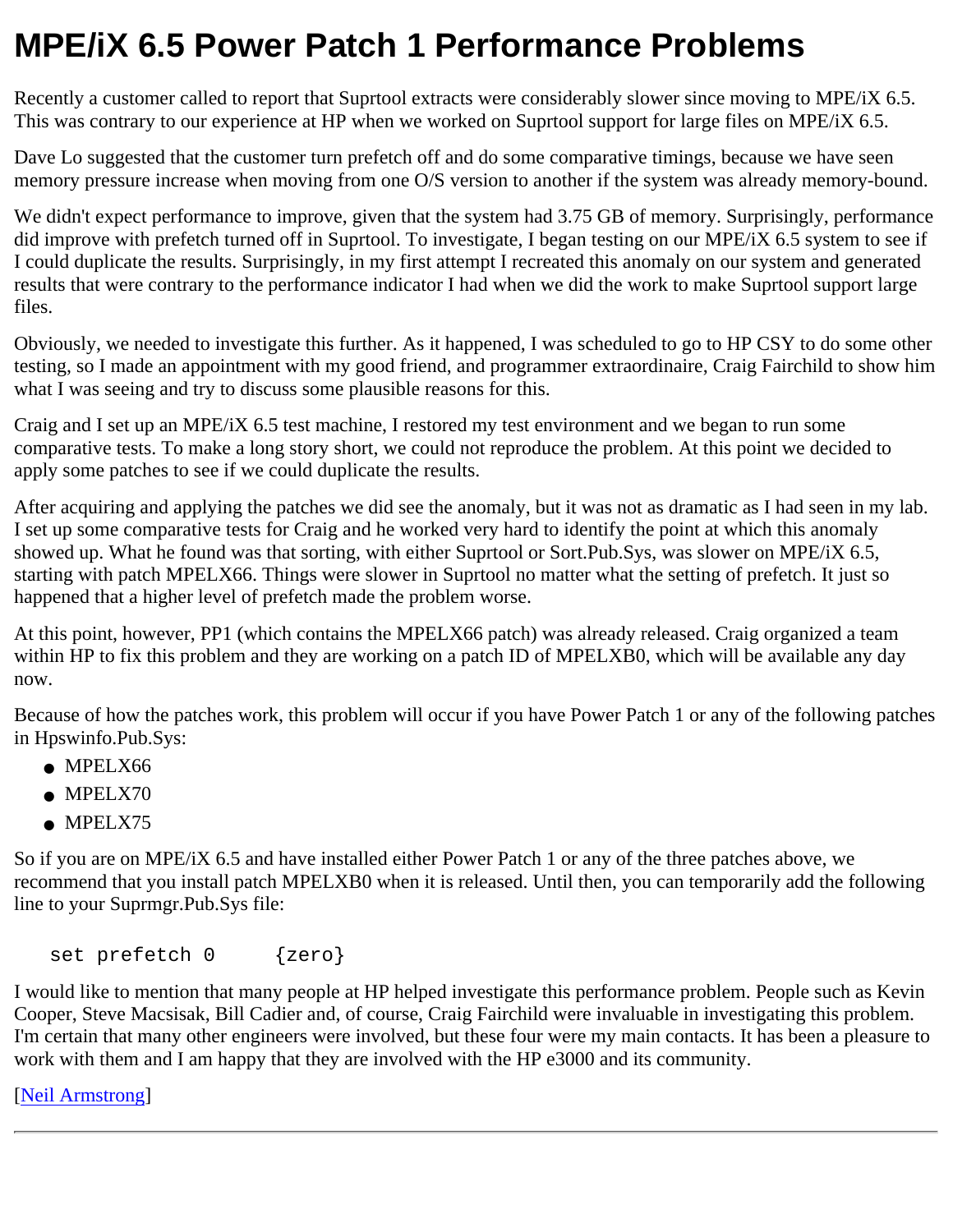#### <span id="page-2-0"></span>**User Pleased with New XP256 Disk Array**

For those of you interested in HP's new XP256 disk array, here are some early results on its performance. We recently installed an array to replace our poorly performing Model 12H (AutoRAID) arrays. The new array is still being tested, so these are merely indications of what final performance might be. However, they are relatively equal comparisons, as the tests were done on each machine in (mostly) exclusive access mode.

 AutoRAID XP256 Re-omnidex of MACORD 45 minutes 16 minutes Vertex process 25 minutes 5 minutes

Just for fun, I also created four jobs that used Suprtool to read our largest data file (ORDER-ACTIONS, at 5.8 million records) and direct the output to a flat file. I submitted all four jobs at the same time. All four processes completed in under four minutes.

These are just preliminary results, but I'm very encouraged!

[Originally posted on MACS-L by Randall Davis, Director Enterprise Operations, KBkids.com]

*Editor's Note: The XP256 disk array has a maximum capacity of 9 terabytes!*

## <span id="page-2-1"></span>**What To Avoid When Your Backups Need Two DATS**

In a local turnkey, essentially operatorless, HP e3000 operation, backups were done nightly without fail on a two-week retention cycle. Everything was fine until one day the systems management consultant asked the secretary-cum-operator to restore files from a few days prior to a failure. The restore did not work for the following reason: when the backups went from one to two nightly tapes, the appropriate people were not informed. Instead of purchasing an additional 14 DDS tapes, only a single tape was purchased and it was used every night when the system prompted for volume #2. The unfortunate result: they only ever really had the previous night's backup, not two weeks worth!

[\[Mike Shumko](http://www.robelle.com/~mike)]

# <span id="page-2-2"></span> **Displaying a Date Range in a List Standard Heading**

With Suprtool 4.3 you can read hpvariables on the List (or any other) command. This is quite useful, for example, when you want to display a date range in a List Standard heading.

To accomplish this task, first create a one-line file by extracting the two dates, then turn the contents of the file into an hpvariable.

```
 >get d-sales
 >num 1
 >def a,1,8
 >item a,date,ccyymmdd
>EXT a = $DATE(*/*-3/FIRST)
 >EXT " - "
```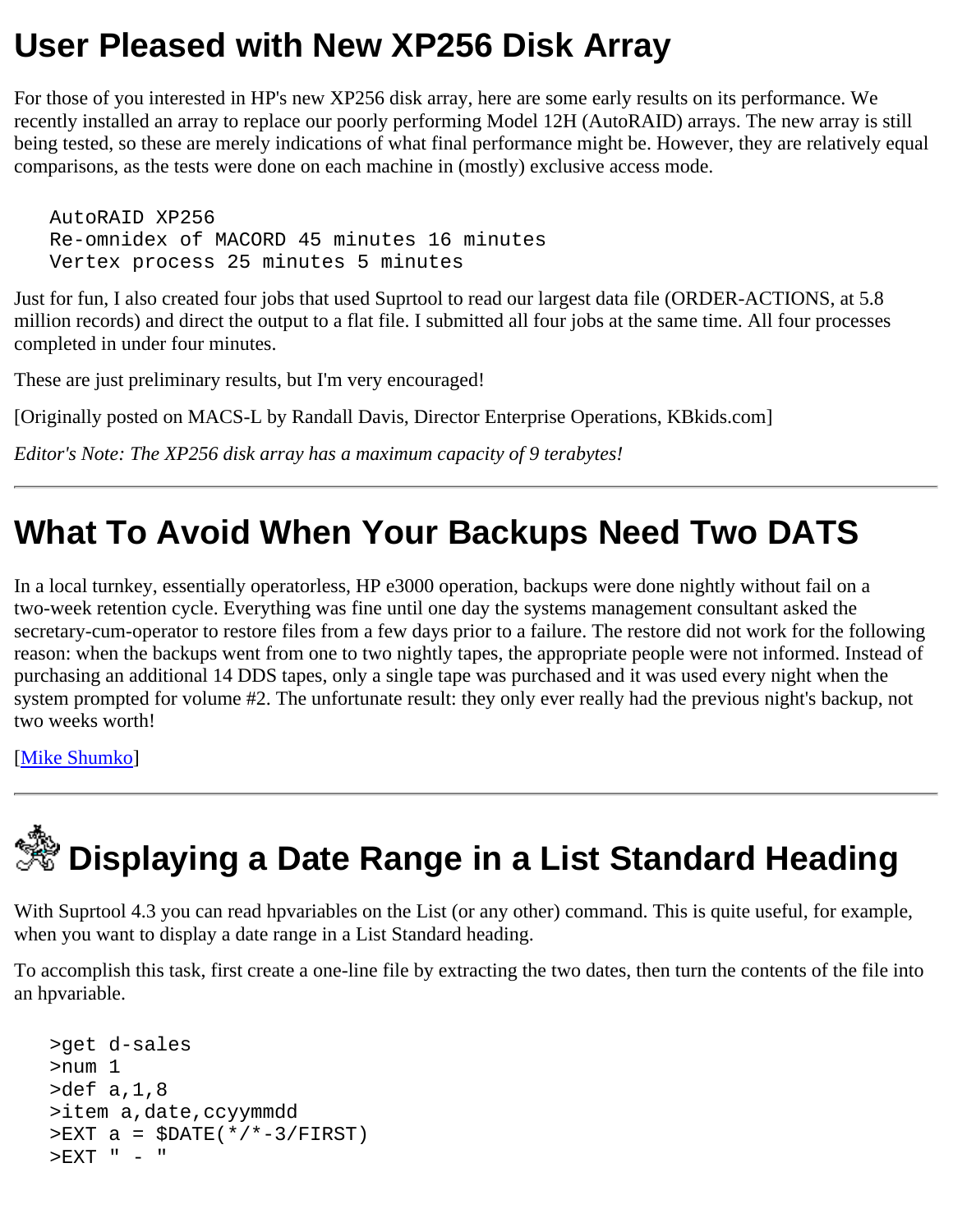```
>EXT a = $DATE(* /*-1/LAST)
 >out varfile
 >x
 Warning: NUMRECS exceeded; some records not processed.
 IN=2, OUT=1. CPU-Sec=1. Wall-Sec=1.
 >:input myvar < varfile
 >:showvar myvar
 MYVAR = 20000501 - 20000731
 >
 >g d-sales
 >set varsub on
>if a >= $DATE(*/*-3/FIRST) and a <= $DATE(*/*-1/FIRST) >list standard title "Range : !myvar"
 >x
 Aug 09, 2000 15:57 Range : 20000501 - 20000731 Page 1
 CUST-ACCO DELIV-DATE PRODUCT-N PRODUCT-PRI PURCH-DATE SALES- SALES-TAX
 ...
```
[\[Paul Gobes](http://www.robelle.com/~paul)]

# <span id="page-3-0"></span>**Selecting on Day-of-Week**

Recently, on the MACS discussion list, Katherine Mantis asked:

HI! Does anyone have a quick way in Suprtool (version 4.2) to determine the day of the week based on the date? I need to do an analysis on any orders entered on a Saturday, but I have a feeling I will need to look at each day of the week...

Well, there's no way to do this with version 4.2, but it does showcase two of the new features in version 4.3, the \$days and Mod functions. The \$days function converts any supported date to a Julian day number, that is the number of days since 4713 BC (...[its a long story.](http://astronomy.physics.tamu.edu/clocks/date.html)..:-). The Mod operator returns the remainder between a dividend and a divisor.

It happens that Julian day 0 was a Monday. So if we divide any Julian day value by 7, any Monday would yield a modulus of 0. And any Saturday would yield a 5.

```
 > get D-Orders
> item ord-date,date, yyyymmdd
 > if $days(ord-date) mod 7 = 5
   ...
```
Suprtool version 4.3 was distributed to supported customers in North America in May 2000.

[\[Hans Hendriks\]](http://www.robelle.com/~hans)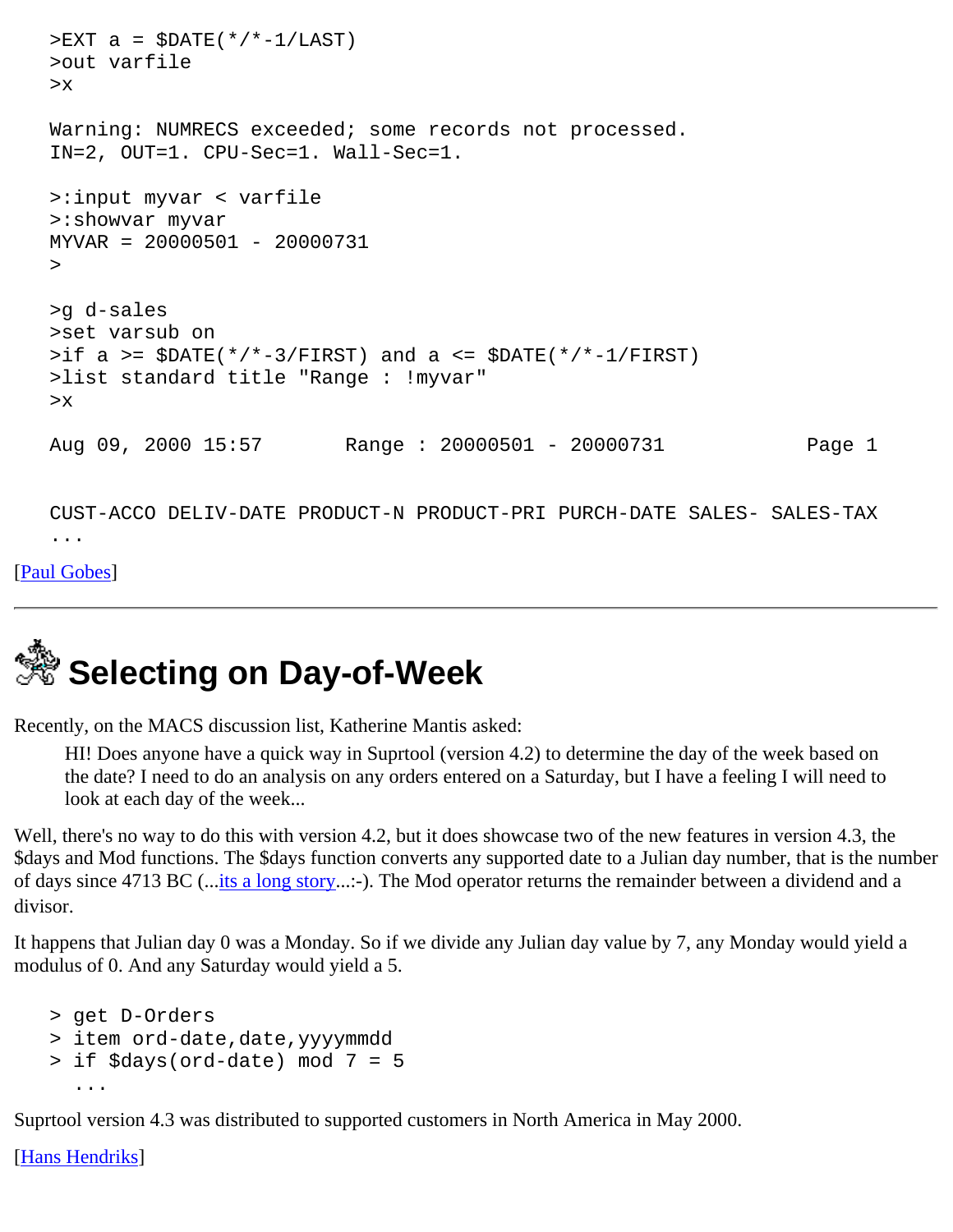## <span id="page-4-0"></span> **New Color Schemes Offer Rainbow of Possibilities**

Color schemes, one of the most popular enhancements, has been added to Qedit for Windows version 4.9.11. You can now configure Qedit to use different color schemes for document windows. Each color scheme allows the configuration of certain window elements. You can select a default color scheme for all files, for each file type (local, UNIX and MPE), as well as for individual connections and files.

The following screen shot shows different schemes for MPE, HP-UX and network PC files.

| Q Qedit - hobbes - mgr: COBOL4.QLIBSRC.ROBELLE     |                                                                                                                                                                                                                                                                                                                                                                                                                          |                                         |                 |                    |                                   |  |             |  |  |
|----------------------------------------------------|--------------------------------------------------------------------------------------------------------------------------------------------------------------------------------------------------------------------------------------------------------------------------------------------------------------------------------------------------------------------------------------------------------------------------|-----------------------------------------|-----------------|--------------------|-----------------------------------|--|-------------|--|--|
| <b>File</b><br>Edit                                | Text Mark<br>⊟ <u>V</u> iew                                                                                                                                                                                                                                                                                                                                                                                              | Script                                  | <u>O</u> ptions | Window             | $He$ lp                           |  |             |  |  |
|                                                    | $\text{Diag}[\mathbf{A} \mathbf{A}]=\text{Diag}[\mathbf{B} \mathbf{B} \mathbf{B} \mathbf{B} \mathbf{B} \mathbf{B} \mathbf{B} \mathbf{B} \mathbf{B} \mathbf{B} \mathbf{B} \mathbf{B} \mathbf{B} \mathbf{B} \mathbf{B} \mathbf{B} \mathbf{B} \mathbf{B} \mathbf{B} \mathbf{B} \mathbf{B} \mathbf{B} \mathbf{B} \mathbf{B} \mathbf{B} \mathbf{B} \mathbf{B} \mathbf{B} \mathbf{B} \mathbf{B} \mathbf{B} \mathbf{B} \mathbf$ |                                         |                 |                    |                                   |  |             |  |  |
| <b>C</b> daffy root: /etc/mail/aliases             |                                                                                                                                                                                                                                                                                                                                                                                                                          |                                         |                 |                    |                                   |  |             |  |  |
| ##                                                 |                                                                                                                                                                                                                                                                                                                                                                                                                          |                                         |                 |                    |                                   |  |             |  |  |
| #                                                  | Sendmail Alias File                                                                                                                                                                                                                                                                                                                                                                                                      |                                         |                 |                    |                                   |  |             |  |  |
| #                                                  | <b>Q</b> r1event.bt                                                                                                                                                                                                                                                                                                                                                                                                      |                                         |                 |                    |                                   |  |             |  |  |
| #<br>@(#<br>Version traced: EXE version - 8.00.076 |                                                                                                                                                                                                                                                                                                                                                                                                                          |                                         |                 |                    |                                   |  |             |  |  |
| #                                                  | Product - Reflection for HP 32bit                                                                                                                                                                                                                                                                                                                                                                                        |                                         |                 |                    |                                   |  |             |  |  |
| #<br>Mai<br>fil<br>#                               |                                                                                                                                                                                                                                                                                                                                                                                                                          |                                         |                 |                    |                                   |  |             |  |  |
| #<br>Ali                                           |                                                                                                                                                                                                                                                                                                                                                                                                                          | FYF version - 8 00 076<br>Processed_hu: |                 |                    |                                   |  |             |  |  |
| #<br>mail                                          | Product - Chobbes-mgr: COBOL4.QLIBSRC.ROBELLE                                                                                                                                                                                                                                                                                                                                                                            |                                         |                 |                    |                                   |  |             |  |  |
| #<br>/bi                                           |                                                                                                                                                                                                                                                                                                                                                                                                                          | 01                                      |                 | spell-workspace.   |                                   |  |             |  |  |
| #                                                  | Settings                                                                                                                                                                                                                                                                                                                                                                                                                 |                                         |                 |                    | 05 spell-version-no               |  | pic $s9(4)$ |  |  |
| #                                                  | >                                                                                                                                                                                                                                                                                                                                                                                                                        |                                         | $05 -$          | filler             |                                   |  | pic $s9(4)$ |  |  |
| #                                                  | ×,                                                                                                                                                                                                                                                                                                                                                                                                                       |                                         |                 |                    |                                   |  | occurs 57   |  |  |
| #                                                  | Non-Defal<br>Ы                                                                                                                                                                                                                                                                                                                                                                                                           |                                         |                 |                    |                                   |  |             |  |  |
| ##                                                 |                                                                                                                                                                                                                                                                                                                                                                                                                          | 01                                      |                 | spell-status-area. |                                   |  |             |  |  |
|                                                    | Connecti                                                                                                                                                                                                                                                                                                                                                                                                                 |                                         | $05 -$          |                    | spell-cond-word                   |  | pic $s9(4)$ |  |  |
| $\blacktriangleleft$                               | Host hot                                                                                                                                                                                                                                                                                                                                                                                                                 |                                         | 88              |                    | $spell\text{-}stat\text{-}\psi k$ |  | value       |  |  |
| 目ノ                                                 | DefaultN                                                                                                                                                                                                                                                                                                                                                                                                                 |                                         | 88 <sup>°</sup> |                    | spell-found                       |  | value       |  |  |
|                                                    |                                                                                                                                                                                                                                                                                                                                                                                                                          |                                         | 88              |                    | spell-not-found                   |  | value       |  |  |

To configure these settings,

- 1. Select Preferences from the Options menu.
- When the Qedit Preferences dialog box appears, go to the MPE tab and set your Default Colors to the desired 2. scheme.
- 3. Go to the other UNIX and Local tabs to set different color schemes.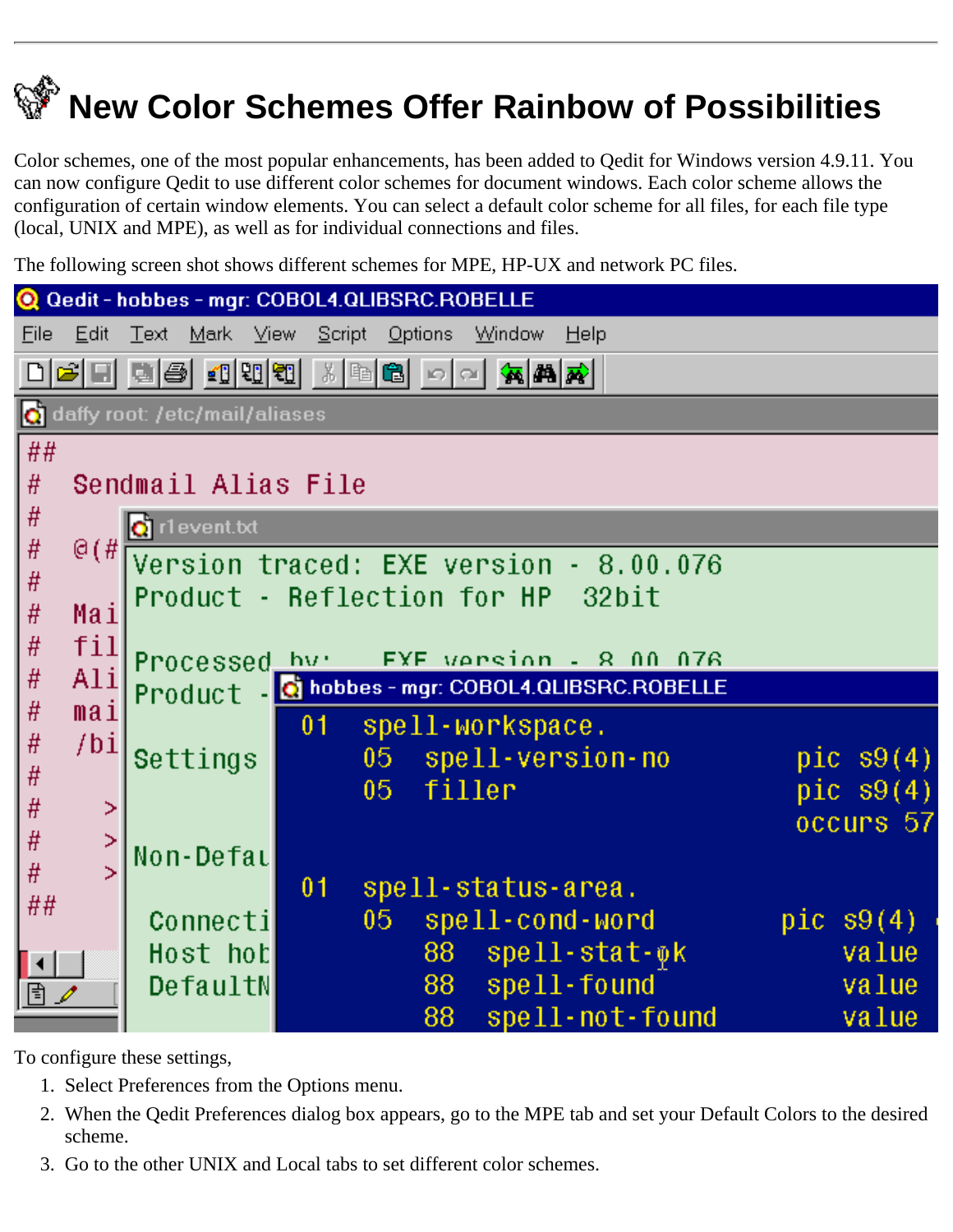4. Click the OK button to save your preferences.

| General Searching Defaults UNIX | <b>MPE</b> | Local                                                   |
|---------------------------------|------------|---------------------------------------------------------|
|                                 | ß          |                                                         |
| Record length: 256              |            | $\nabla$ Use spaces for tabs                            |
| Language: Text                  |            | □ Display detabbed column<br>□ Preserve trailing blanks |
| Default colors: Sylvan Retreat  |            |                                                         |

With the latest version of Qedit for Windows, you can use the new color schemes to make your Qedit work space both more comfortable and convenient.

[\[Paul Gobes](http://www.robelle.com/~paul)]

## <span id="page-5-0"></span> **Inserting Lines Between Every Line in a File**

Recently a customer needed to convert his file into a Reflection script that needed these two lines

```
 Transmit "^M"
 Hold For "^JMD.VOYNERM>"
```
between each of his file's existing lines.

Here is one solution that uses Qedit's Append and Divide commands:

```
 /append '|Transmit "^M"|Hold For "^JMD.VOYNERM>"' all
 /divide "|" all
 /change 1/1 "" "|"(1/1)
 /divide "|" all
 /change 1/1 "" "|"(1/1)
```
The first line appends the two new lines to each line, plus an extra vertical bar character (|) to help manipulate the new lines. The second line divides each line on the first vertical bar. The third line removes the vertical bars that are in the first column. The fourth and fifth lines repeat this process for the second new line.

This approach would only work if your file is wide enough to accept the appended columns.

[\[Dave Lo](http://www.robelle.com/~dlo)]